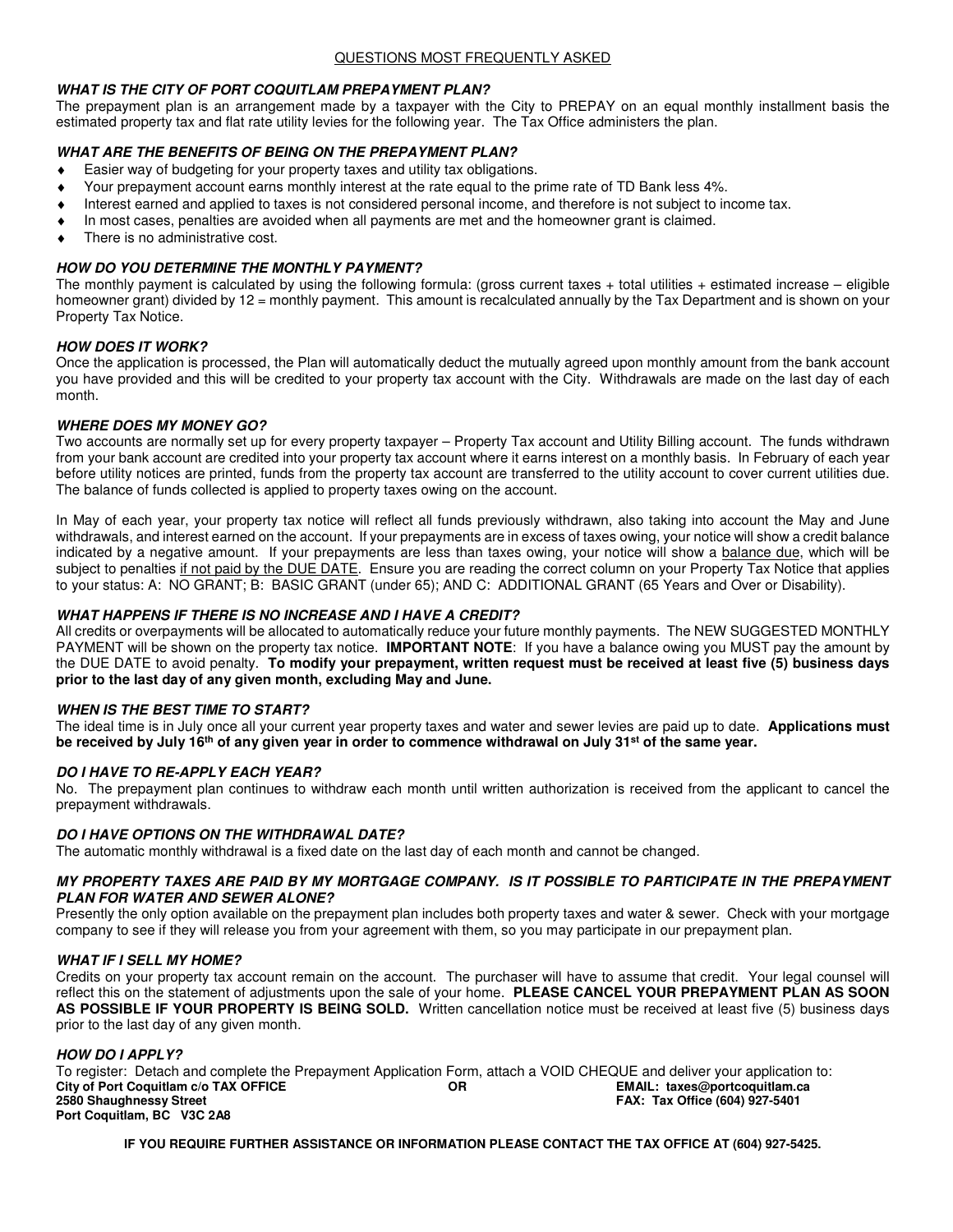# **TAX PREPAYMENT PLAN Terms & Conditions**

# **A. IMPORTANT FACTS**

- 1. Any outstanding taxes and utilities must be paid prior to admission into the plan.
- 2. Utility charges will be paid out of the prepaid funds when due.
- 3. If you have a balance owing you must pay the amount by the DUE DATE in order to avoid penalty.
- 4. IF ELIGIBLE, THE HOME OWNER GRANT APPLICATION MUST BE SUBMITTED TO THE PROVINCE, EACH YEAR, BY THE DUE DATE.

# **B. CANCELLATIONS AND MODIFICATIONS**

- 1. If you change your bank account or financial institution, you will be required to provide the City with a new 'VOID' cheque.
- 2. Notification of cancellation or modification **MUST BE RECEIVED IN WRITING AT LEAST FIVE (5) BUSINESS DAYS PRIOR TO THE LAST DAY OF ANY MONTH EXCLUDING MAY AND JUNE.**
- 3. **AS OF MAY 1ST THERE CAN BE NO CANCELLATIONS OR CHANGES TO THE MAY 31ST AND JUNE 30TH INSTALLMENTS.** There will be a \$30.00 service charge for each payment returned from the bank.
- 4. This agreement is valid until terminated at any time by either party, in writing. **When property is sold it is the responsibility of the taxpayer to advise the City, in writing,** to cancel the prepayment plan.
- 5. There will be **no refund** of any payments made into the Plan. When a property is SOLD, all credits will remain with the account.

# **C. PAYMENTS AND INTEREST**

- 1. Payments will be withdrawn on the last day of each calendar month commencing in July of the year preceding the tax due date and ending in June of the year in which the taxes become due.
- 2. The monthly payment is based on an estimate only and is not a guarantee of the amount of taxes and utility charges, which may be levied.
- 3. During May of each year, your annual tax notice will reflect the balance in the prepayment account plus interest and the amount payable to fully pay the year's taxes. This amount will be due on the date taxes are due and **will be calculated on the basis that the May 31st and June 30th payments will be met**. Any overpayments will remain as credits towards the following year's taxes and will reduce your monthly payments.
- 4. Interest will be calculated based on the prime rate of the TD Canada Trust Bank less 4.0% and credited to the taxpayer's accounts as of the last day of each month.
- 5. Under paragraph 14 of Revenue Canada Interpretation Bulletin IT-396R of May 29/84, the interest earned and applied to taxes is considered a reduction of the amount payable, and is not income for income tax purposes.
- 6. Dishonored plan payments will be subject to a \$30.00 service fee. The Collector may cancel the privilege of continuing in the prepayment plan if **TWO INSTALLMENTS FAIL TO BE HONORED.**
- 7. The amount of deductions taken by the City may vary in subsequent years. The suggested monthly payment for the following year will appear on the tax notice. There will be mutual consent as to the new amount unless the taxpayer notifies the collector in writing **NO LATER** than **at least five (5) business days prior to the last day** of any given month (excluding May and June).

# **Cancellations and Modifications should be delivered to the Tax Office by:**

City of Port Coquitlam c/o Tax Office **Fax**: (604) 927-5401 2580 Shaughnessy Street Port Coquitlam BC V3C 2A8

**Mail**: OR **Email**: taxes@portcoquitlam.ca

# **At least 5 business days prior to the last day of any given month (excluding May and June)**

If you require further assistance or information please contact the Tax Office at (604) 927-5425

W:\TAX1\Department\0136 FORMS MANAGEMENT\-02 Forms (By Form Number or Alphabetically)\Prepayment Form.docx